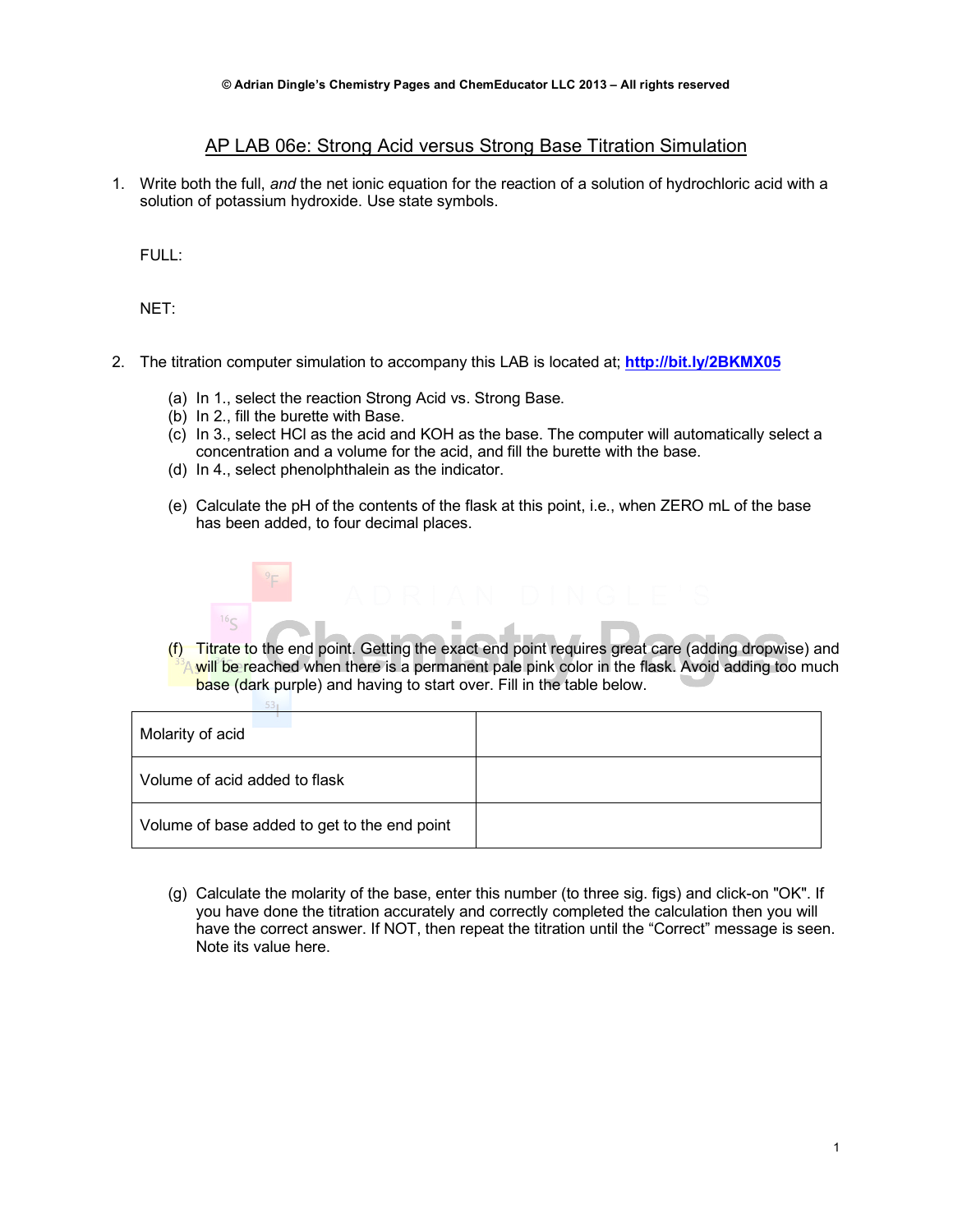## **© Adrian Dingle's Chemistry Pages and ChemEducator LLC 2013 – All rights reserved**

(h) Calculate the pH of the contents of the flask when exactly 5.000 mL of base had been added to the flask to four decimal places.

(i) Calculate the pH of the contents of the flask when exactly 10.00 mL of base had been added to the flask to four decimal places.

(j) Calculate the pH of the contents of the flask when the titration is 1.000 mL short of the equivalence point to four decimal places.



(l) Calculate the pH of the contents of the flask IF exactly 1.000 mL of EXTRA base (past the equivalence point) had been added to the flask to four decimal places.

(m) Calculate the pH of the contents of the flask IF exactly 5.000 mL of EXTRA base (past the equivalence point) had been added to the flask to four decimal places.